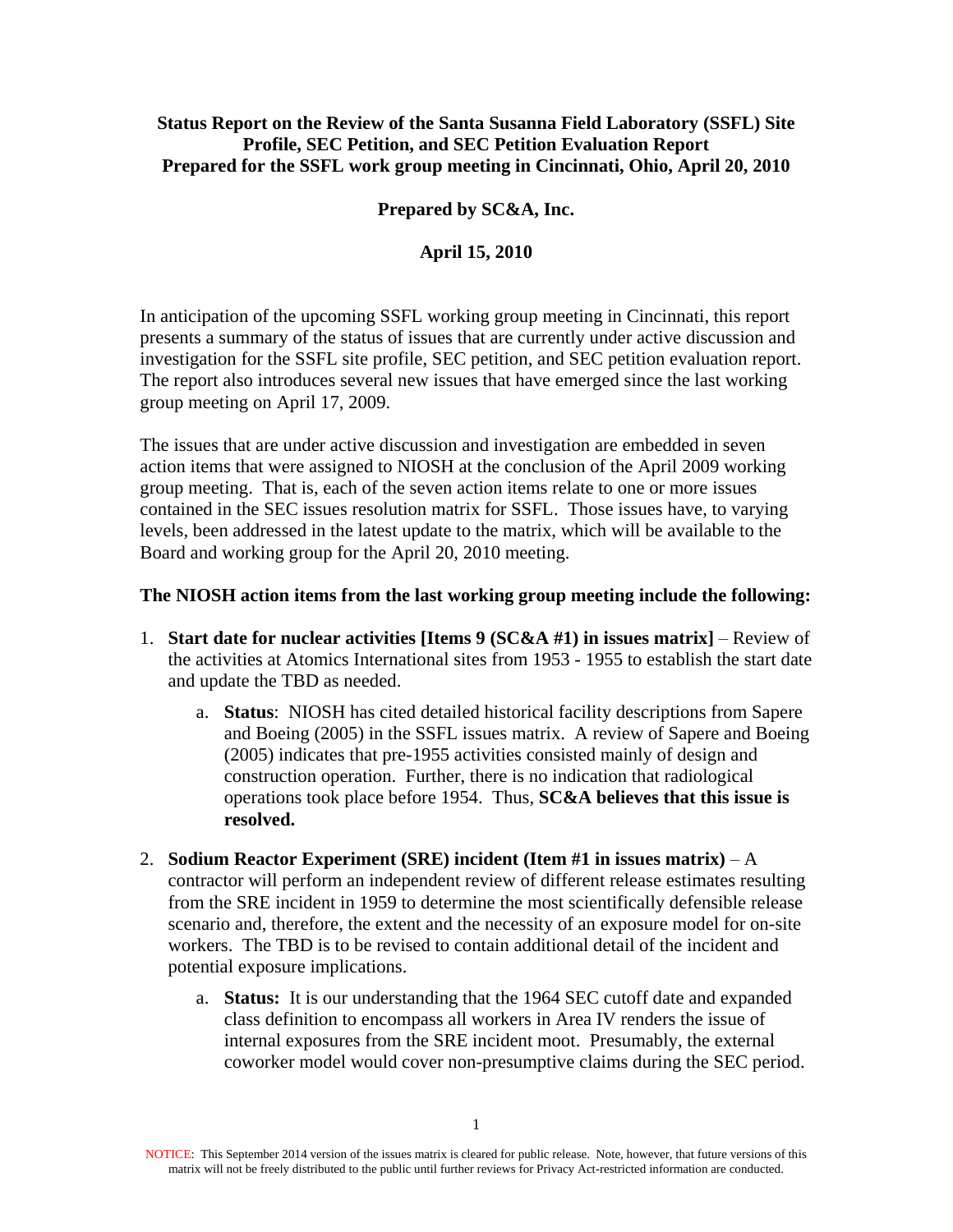Inquire into the status of the independent review and TBD update in light of the new cutoff date.

- 3. **Internal coworker model [Item #10 (SC&A #2) in issues matrix. Impacts issues 4, 6, 10, 11]** – NIOSH is to develop an internal dose coworker model that encompasses certain incidental exposures, such as potential exposures resulting from sodium disposal facility (burn pit) activities.
	- a. **Status:** The NIOSH internal coworker model is still under development. NIOSH has provided a justification for the SEC cutoff date of December 31, 1964 that is based principally on limitations of the internal coworker model database for earlier dates (missing positive bioassay results).
- 4. **Tritium plume [Items 3 and 12(2) in issues matrix]** This is one aspect of the environmental exposures issue. Workers may have been exposed to drinking water contaminated with tritium from reactor operations. NIOSH was to prepare a white paper describing their model and base data for estimating dose to workers from ingestion of tritium-contaminated drinking water.
	- a. **Status:** Information on the tritium plume was initially to be presented in a NIOSH White paper. However, NIOSH instead included the information in its entirety in the issues matrix. Based on more recent well monitoring data and the argument put forth by NIOSH in the issues matrix, **we believe this issue to be resolved.** Specifically, we concur that the NIOSH model for the tritium plume is sufficiently claimant favorable, given the measured contamination levels at the various wells, model assumptions, and the very small likelihood of drinking water aquifer contamination (i.e., up-gradient location of drinking water wells from Building 4010 and remote likelihood of a connection between superficial and deep aquifers). Note that doses are small (nominally 4 mrem/yr from ingesting 2 liters per day at 20,000 pCi/l), but must nonetheless be considered in dose reconstruction.
- 5. **Lack of information on environmental exposures (Item #12 in issues matrix. Also impacts issue 5)** – NIOSH was to re-evaluate their current approach of backextrapolating stack emissions data collected from 1971 to 1999 to early periods. Back extrapolation is likely to underestimate stack emissions for years 1954 through 1970 due to the steady reduction in facility operations over time. For example, nuclear reactor programs were essentially phased out in the early 1970s. As of May 2009, TBD-4 was undergoing revision to include new information discovered during SEC research.
	- **a. Status:** NIOSH has indicated that revisions to internal, external and environmental TBDs are in the completion stages but that these revisions were minor and only done to include SEC language. **Inquire into the status of this specific re-evaluation and TBD update**

NOTICE: This September 2014 version of the issues matrix is cleared for public release. Note, however, that future versions of this matrix will not be freely distributed to the public until further reviews for Privacy Act-restricted information are conducted.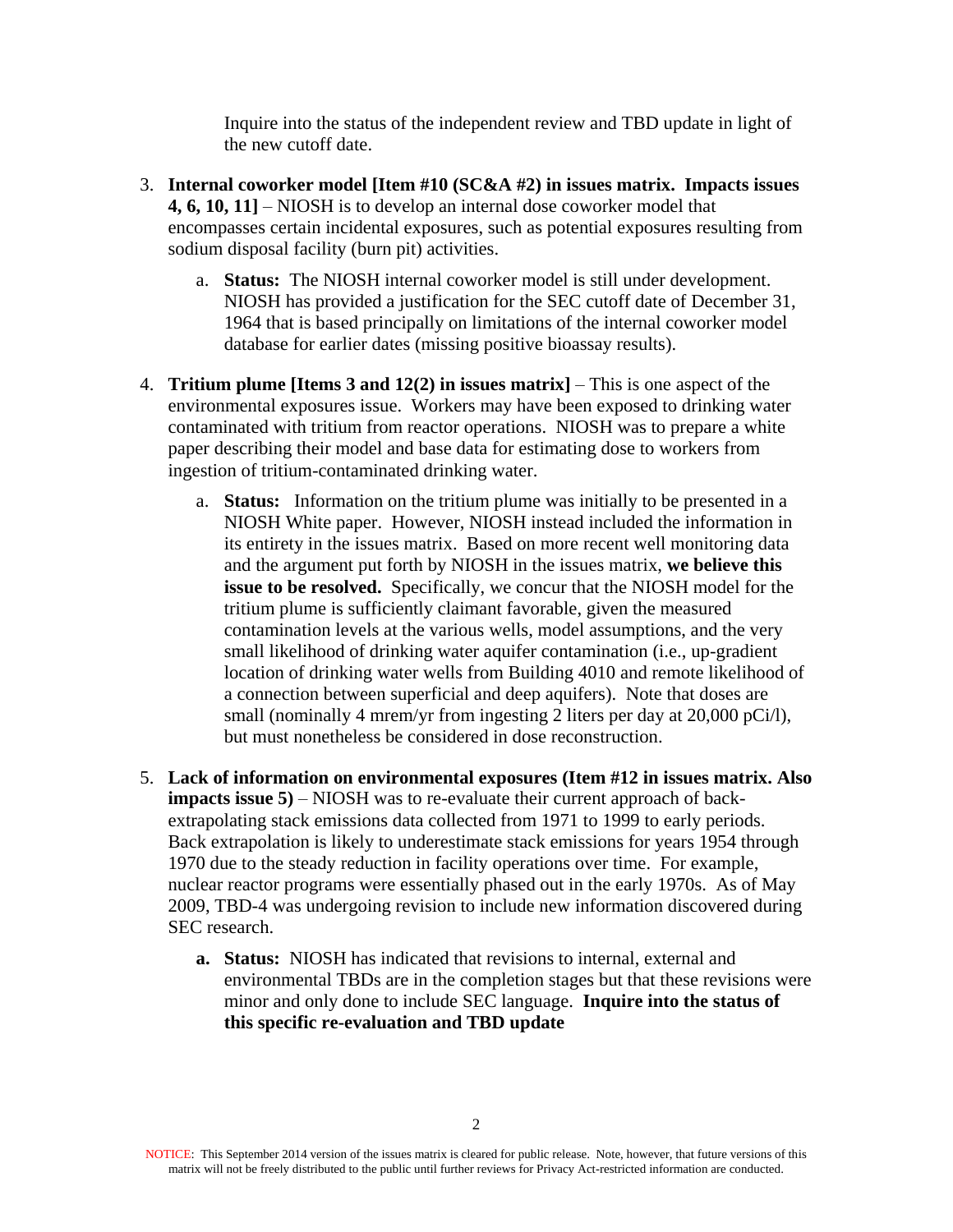- 6. **External dose coworker model [Item #13(1) (SC&A #5) in issues matrix. Impacts issues 6, 7, 8, 11, 13 (2)]** for all four Atomics International sites to be finalized and released
	- a. **Status:** The external coworker model was released on August 3, 2009. See findings from SC&A review of the model and supporting data in the set of new issues since April 2009.
- 7. **External dose coworker model as regards neutron dose methodology [Item #13(2) (SC&A #5) in issues matrix].** Neutron dose methodology was to be reassessed and the associated TBD revised. In the absence of empirical data involving neutron spectra for reactors and Pu fuel storage facilities, the lack of dosimeter calibration methods, and the relative insensitivity of NTA film to neutrons with less than  $500 \text{ keV}$  (or as much as  $1 \text{ MeV}$ ), there remains an undefined level of uncertainty for recorded neutron doses.
	- **a. Status:** NIOSH has indicated that a white paper on the NTA film issues is currently being developed and is in the completion stages

The one SC&A action item was to provide NIOSH with excerpts from a notebook from an employee of the Canoga Avenue facility. That document was provided to NIOSH shortly after the April 17 2009 meeting.

# **New issues that have emerged since the last working group meeting in April 2009 include:**

1. Issues identified by SC&A in our review of ORAUT-OTIB-0077 and its supporting data [the NIOSH external dose coworker model for the four Atomics International (AI) sites]. In February 2010, SC&A issued a draft report to the SSFL Work Group, which contained a critical review of NIOSH's proposed external coworker model. Specifically, SC&A's review focused on the **suitability** of the database selected by NIOSH for use in its coworker model. The SC&A review, entitled "*Review of Database Used to Develop ORAUT-OTIB-0077: External Coworker Dosimetry Data for Area IV of the Santa Susana Field Laboratory, the Canoga Avenue Facility (Vanowen Building), the Downey facility, and the De Soto Avenue Facility (sometimes referred to as Energy Technology Engineering Center [ETEC] or Atomics International***"**, will be available at the work group meeting to help facilitate discussion of issues that the Board or the working group might have.

For its coworker model, NIOSH employed a database that was compiled by Boice et al., (2006) for a retrospective epidemiologic cohort mortality study entitled *Mortality Among Radiation Workers at Rocketdyne (Atomic International) 1948–1999*. This database represented external **lifetime exposures** by year for 5,743 radiation workers who were employed for at least six months at the Rocketdyne (Atomic International (AI)) facilities in the years 1948 to 1999. In behalf of the study's objectives, the

NOTICE: This September 2014 version of the issues matrix is cleared for public release. Note, however, that future versions of this matrix will not be freely distributed to the public until further reviews for Privacy Act-restricted information are conducted.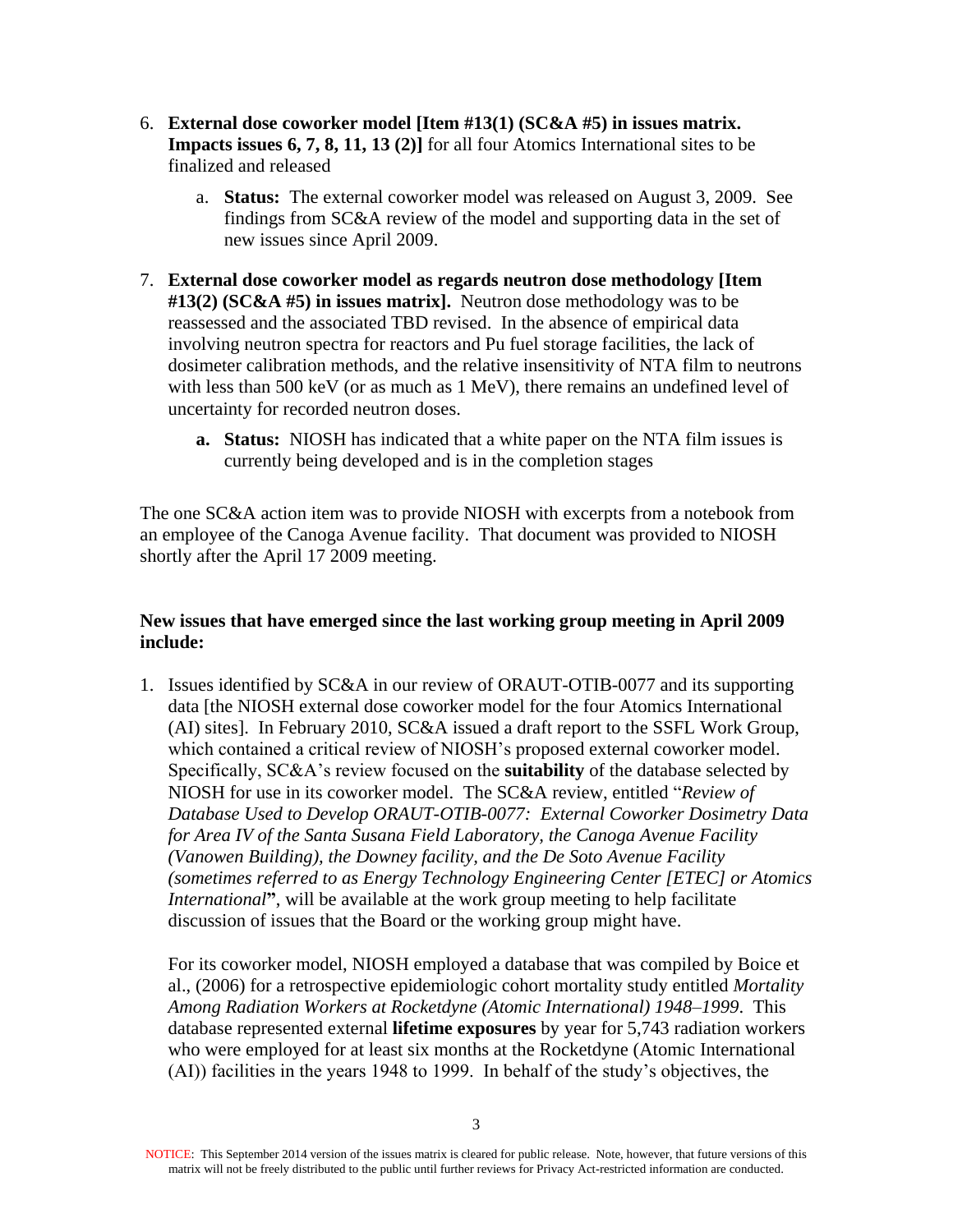database included worker exposures at other facilities either before and/or after their employment at Rocketdyne/AI.

As pointed out in our review, while the integration of **pre**-Rocketdyne/AI, Rocketdyne/AI, and **post**-Rocketdyne/AI exposures is technically sound for the epidemiologic mortality worker study that required estimates of **lifetime** occupational doses, use of these data for a SSFL coworker model is inappropriate.

In our draft report, SC&A identified the following five (5) issues/deficiencies that, in its current state, preclude the use of this database for the SSFL coworker model:

- Issue #1: NIOSH may have misinterpreted worker dose data labeled "Total External Dose" by Boice et al. to mean the sum of photon and neutron doses. Our review shows that the "Total External Dose" does **not** include neutron exposure. **This deficiency can be corrected.**
- Issue #2: Termination dosimetry data was misused. Termination dose data may frequently represent the cumulative dose received over many years and, therefore, cannot be assigned to a **single year**. SC&A identified termination doses in excess of 60 rem that were assigned to a single year for some workers. In many cases, the termination doses were assigned to periods several years before or after the worker's actual period of employment as SSFL. **This deficiency can be corrected.**
- Issue #3: NIOSH included annual exposure data associated with multiple/unspecified non-SSFL facilities, which may not comply with the surrogate data criteria specified in OCAS-IG-004. Many or these were termination doses assigned to a single year. **This deficiency can be corrected.**
- Issue #4: NIOSH may have misinterpreted "Blanks" in the database resulting in the potential for unaccounted doses for individual workers. **The issue of whether workers with potentially incomplete monitoring data can serve as members of a coworker model that, in turn, provides surrogate data for their incomplete monitoring data may not be readily reconciled.**
- Issue #5: Neutron exposures may either have been totally ignored (as alluded to in Issue #1 above) or substantially underrepresented since no attempt was made to account for NTA dosimeter deficiencies and revised neutron quality factors suggested by ICRP-60. **This deficiency can be corrected.**

In addition to the issues regarding the external coworker database, SC&A has identified several issues related to the model itself, which are summarized in an SC&A memorandum dated November 4, 2009, entitled *"Resolution of the SSFL Site Profile and SEC Issues Matrices."* The summary conclusions of SC&A's review of the model are provided below:

NOTICE: This September 2014 version of the issues matrix is cleared for public release. Note, however, that future versions of this matrix will not be freely distributed to the public until further reviews for Privacy Act-restricted information are conducted.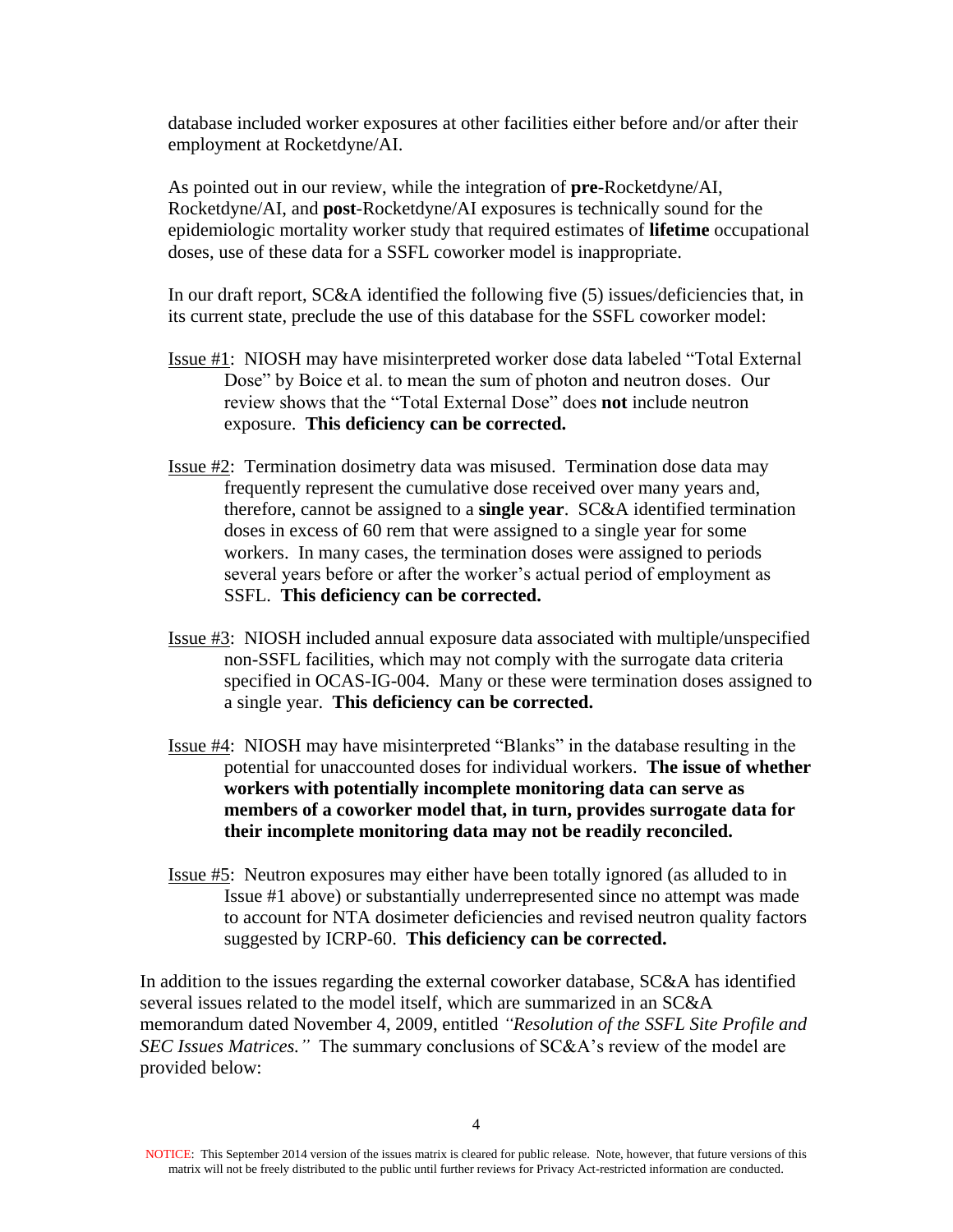*Our review of the SSFL coworker model for the assignment of external dose identified the following potentially significant deficiencies. For select cancer sites, a substantial fraction to the total external dose may involve the contribution of non-penetrating radiation. Currently, Tables 2 and 3 of OTIB-0077 are based solely on dosimetry data that exclude measurements of the shallow dose.*

*Another finding involves NIOSH's use of annual worker doses that include neutron exposures. NIOSH's simplified approach of collating the restrictive number of reported worker-neutron doses with the larger number of reported worker-photon doses has the effect of diluting neutron doses for the subset of SSFL worker assigned to reactor, fuel storage, and accelerator facilities. Equally, NIOSH's use of the reported neutron doses at face-value fails to account for deficiencies of the NTA neutron dosimeters as explained in bullets 2, 3, 4, and 5 above.*

*Finally, NIOSH has recently provided SC&A with the data that was used to develop the coworker model. We are currently working with NIOSH to better understand the data that was used to confirm that it is appropriate for the development of a coworker model. We will continue this review with the approval of the Work Group*

As noted above in the summary conclusions, the memorandum was issued **before SC&A conducted a review of the supporting data**. Thus, the statements regarding collated neutron and photon dose do not reflect Finding #1, regarding NIOSH's misinterpretation of "Total External Dose."

- 2. **Potential impacts of SC&A's findings in behalf of the external coworker model on the 1964 cutoff date for the Area IV and DeSoto SECs**. The cutoff date for the Area IV SEC was extended to the end of 1964 (effective May 5, 2010) based principally on data limitations (missing positive bioassay values) for the years 1961- 1964. The same cutoff date is applied to the proposed DeSoto SEC for the same reasons. The findings of our review of the Boice database as applied to the external coworker model may impact this cutoff date, which was based in part on the presumption that the external model and underlying data were robust. Similarly, deficiencies identified for the SSFL external coworker model may also apply to the proposed internal coworker model.
- 3. **Free movement in and out of Area IV by Rocketdyne personnel.** This topic was discussed at length at the full Board meeting in February 2010 (pp 244 -254). In summary, due to poorly defined boundaries, a lack of administrative control of personnel movement into and out of Area IV, and the potential spread of contamination beyond area IV, some Rocketdyne workers were likely exposed to radionuclides originating in Area IV but were not monitored. Further, available records are not adequate to characterize spatial and temporal exposure parameters for this class of workers for the purpose of dose reconstruction.

In NIOSH's April 15 update to the work group, they state:

*"Based on discussion during the February board meeting, NIOSH has looked into the issue of site coverage, but has not been able to identify any pertinent* 

NOTICE: This September 2014 version of the issues matrix is cleared for public release. Note, however, that future versions of this matrix will not be freely distributed to the public until further reviews for Privacy Act-restricted information are conducted.